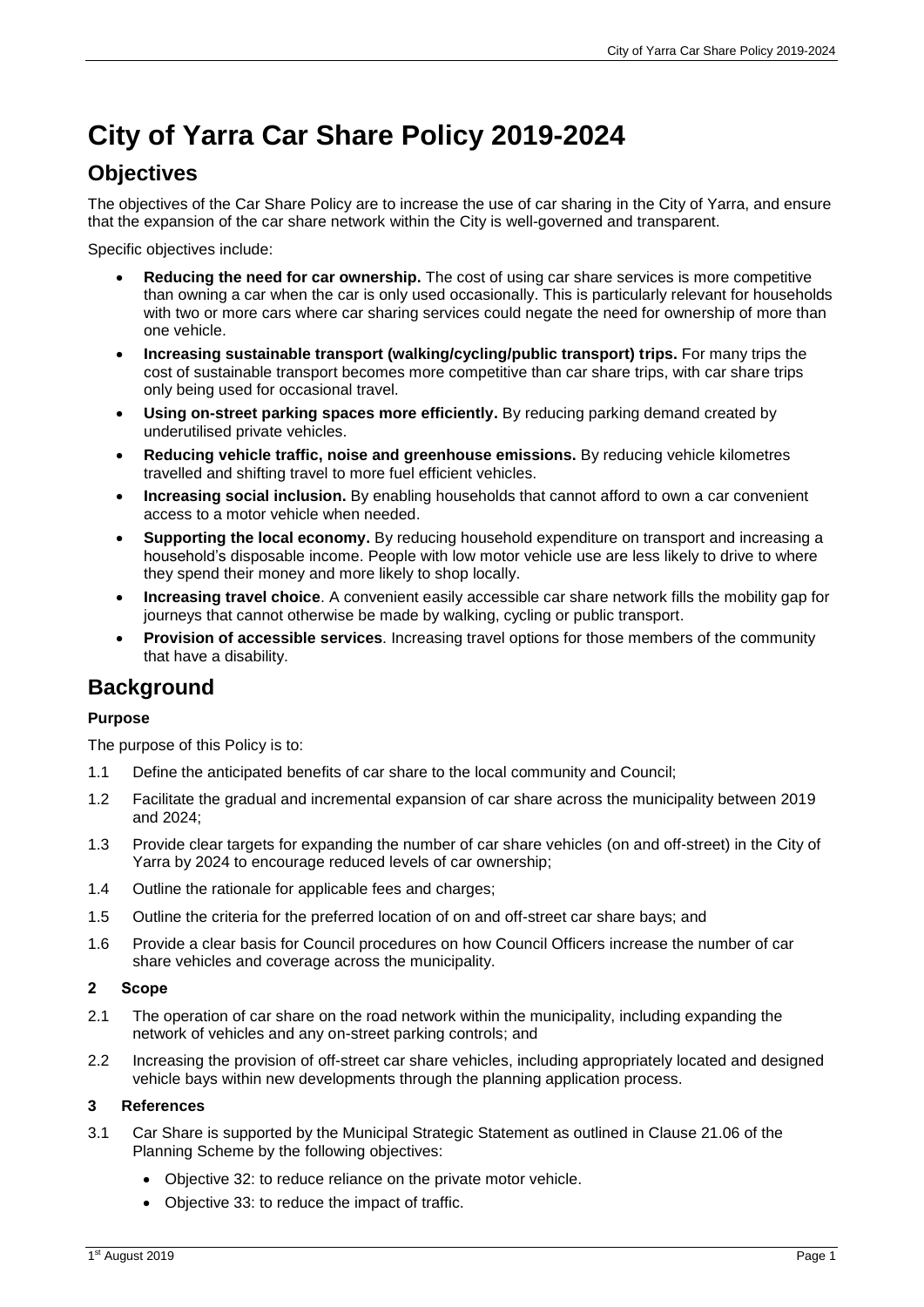- 3.2 The 2018 Planning Scheme Rewrite will also give consideration to encouraging the inclusion of car share provisions in new major developments.
- 3.3 Car share delivers on Objective 7 of the Council Plan 2017-2021 *"City of Yarra, a place where connectivity and travel options are environmentally sustainable, integrated and well-designed"*. Car sharing directly aligns with this Objective as it enables people who only need a car on an occasional basis to rent one rather than own one.
- 3.4 Car share is supported by Action 7.11 of the Strategic Transport Statement 2012 which notes that Council will *"Continue to support car sharing schemes in Yarra"*; and the Principle 14 of the Parking Management Strategy (2013-2017) which notes that Council *"Support and encourage households to use car share schemes"* as a means of reducing parking demand within the municipality.

### **4 Definitions**

- 4.1 Fixed Base Car Share Schemes are car share schemes in which users must return a car share vehicle to the designated parking bay from which the vehicle was initially taken.
- 4.2 Car Share Providers (CSP) are businesses which apply for fixed location car share bays and provide vehicles for their members to use.
- 4.3 On-street car share bays refer to dedicated parking spaces located on local or arterial roads which are occupied by a vehicle provided and managed by the respective Car Share Provider.
- 4.4 Off-street car share bays refer to parking spaces in privately owned off-street car parks, residential or commercial buildings or properties.

## **5 Exclusions**

- 5.1 This Policy only applies to commercial Fixed Base Car Share Schemes. Peer-to-Peer Car Share Schemes are excluded from this Policy except for the purposes of promotion.
- 5.2 Dockless car share schemes are excluded from this Policy as such schemes are dependent on the car share vehicles being able to park in any available parking space rather than in a space designated for car share.
- 5.3 This Policy does not apply to any Agreement between Car Share Providers and a third party entered into for the purposes of providing a car share vehicles within privately owned property.

## **Council Policy**

### **6 Benefits of Car Share to the City of Yarra**

- 6.1 Independent research<sup>1</sup> indicates that one car share vehicle in urban Melbourne can replace between 7-10 privately owned vehicles thereby reducing congestion and parking demand.
- 6.2 The research further indicates that when car ownership is replaced by an immediate and convenient access car share service that the local community become users of the service and cut their total vehicle use by 15-50%, switching trips (previously made by cars) to public transport, walking and cycling.
- 6.3 Car share generates a number of secondary benefits and opportunities. These include social equity as people can access a vehicle without owning a vehicle, increased physical activity, greater local expenditure, and better environmental performance through less vehicle emissions.

## **7 Targets for the Number of Car Share Spaces and Membership in 2024**

- 7.1 There are 152 car share bays in Yarra (inclusive of 27 off-street bays) provided by three commercial Car Share Providers.
- 7.2 Council seeks to realise a network of 283 car share vehicles (both on and off-street) across the municipality by 2024.
- 7.3 In order to minimise the impact of car share parking bays on the limited on-street car parking supply, CSPs must provide one new off-street car share parking bay (occupied by a suitable car share vehicle), as a proportion of on street bays as shown in table 1.
- 7.4 Assuming an incremental expansion of the car share bay network to 2024, the expansion pattern is

-

<sup>&</sup>lt;sup>1</sup> As outlined in the "Research for the City of Port Phillip's Car Share Policy Review" Report, dated February 2016, prepared by Phillip Boyle & Associates for the City of Port Phillip.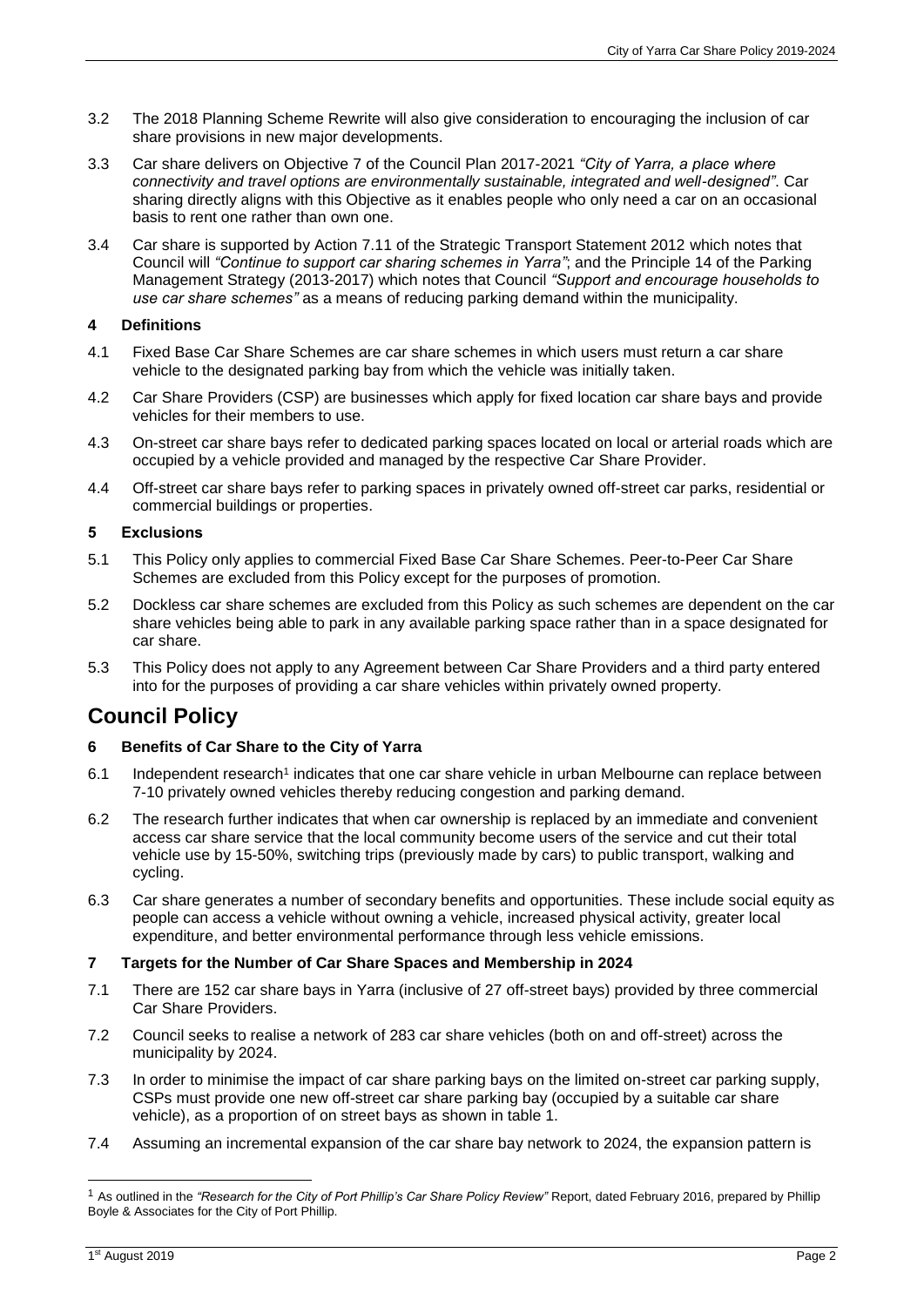shown in Table 1.

7.5 The figures in Table 1 are targets. The targets for on-street spaces will be reviewed if they are reached before the expiration of this policy. The maximum number of off-street car share spaces is not controlled by Council and is wholly within the control of car share providers;"

| <b>Car share provision 2</b><br>(higher):        | <b>Existing</b> | 2019-2020 | 2020-2021 | 2021-2022 | 2022-2023 | 2023-2024 |
|--------------------------------------------------|-----------------|-----------|-----------|-----------|-----------|-----------|
| New On-Street created per annum                  |                 | 22        | 22        |           | 10        | 20        |
| New Off-Street created per annum                 |                 |           |           | 10        | 10        | 10        |
| Total Number of Car Share Vehicles in<br>Service | 152             | 182       | 212       | 233       | 253       | 283       |

**Table 1: Proposed Annual Expansion for the Car Share Network** 

- 7.6 Council will work with car share operators to promote car share and increase memberships in car share schemes through promoting the concept of car share through its sustainable transport and parking compliance communications. This will include issuing of car share promotional material for parking permit renewal notices.
- 7.7 This is a new policy and Council will undertake a mid-policy review if necessary to consider progress, operation and alignment with policy objectives in practice. A mid-policy review shall be commenced should the number of bays reach 85% of the number of target spaces.

### **Car Share as a Travel Choice for Our Community**

- 7.8 Council recognises that car share is a sustainable travel choice for the local community. In order to be a viable travel choice and an alternative to private vehicle ownership, Council seeks to create a network of car share vehicles that provide municipality wide coverage.
- 7.9 Council intends for the expansion of the network of car share vehicles to grow outward from the existing vehicle locations into other parts of the municipality to achieve coverage across the City of Yarra. Future expansion of car share will be considered through an area-by-area approach.
- 7.10 An analysis of the capacity for expansion of the car share network in different areas was completed and considered the following factors:
	- population forecasts;
	- car ownership levels; and
	- levels of parking demand across the municipality.
- 7.11 The proposed distribution of car share vehicles across the Small Census Areas in Yarra under each scenario are outlined in Figure 1.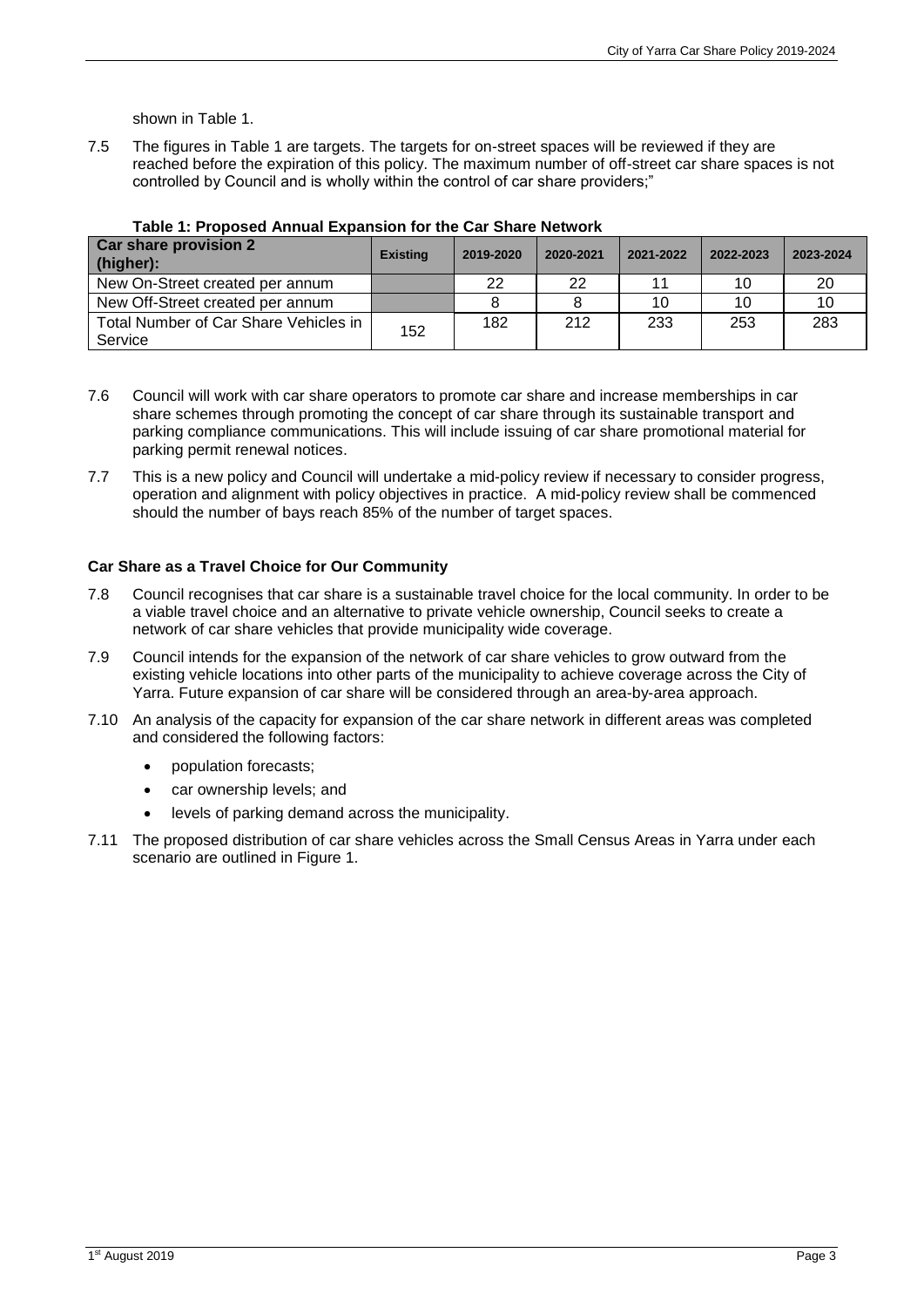

## **Figure 1: Distribution of Current and Proposed Car Share Vehicles by Small Census Areas**

|                               | 2019                      | 2024                        |                  |
|-------------------------------|---------------------------|-----------------------------|------------------|
| <b>Suburb</b>                 | <b>Existing car share</b> | <b>Additional car share</b> | <b>New total</b> |
|                               | spaces                    | spaces                      |                  |
| Abbotsford                    | 15                        | 14                          | 29               |
| Alphington /Fairfield         | 0                         | 13                          | 13               |
| <b>Burnley and Cremorne -</b> | 8                         | 6                           | 14               |
| <b>Richmond South</b>         |                           |                             |                  |
| Carlton North/ Princes Hill   | 10                        | 15                          | 25               |
| Clifton Hill                  | 7                         | 11                          | 18               |
| Collingwood                   | 18                        | 7                           | 25               |
| Fitzroy                       | 34                        | 0                           | 34               |
| <b>Fitzroy North</b>          | 23                        | 15                          | 38               |
| <b>Central Richmond</b>       | 21                        | 21                          | 42               |
| North Richmond                | 16                        | 29                          | 45               |
| <b>TOTAL</b>                  | 152                       | 131                         | 283              |

Base Map sourced from GoogleMaps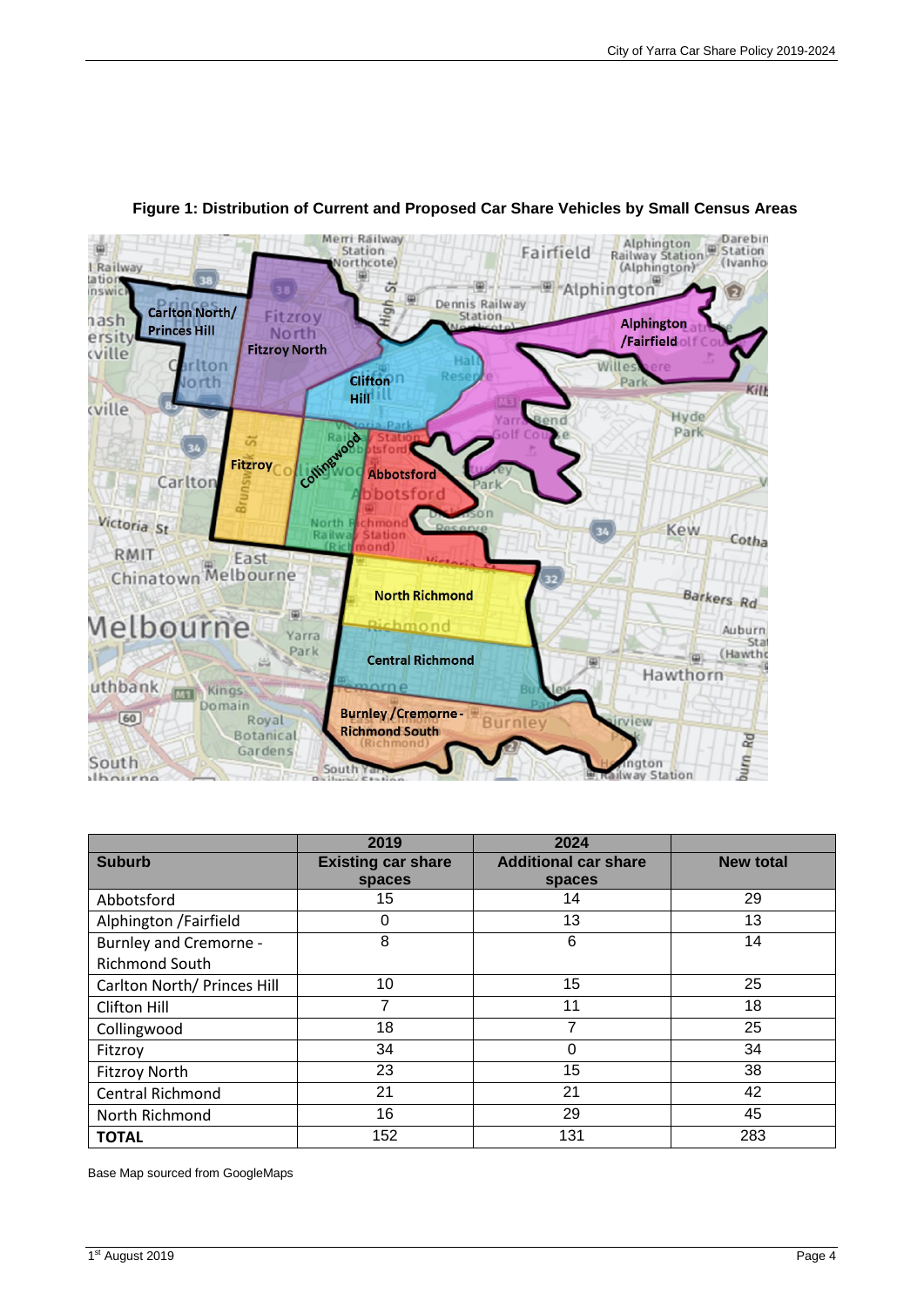### **8 Implementation Plan**

- 8.1 Attachment 4 of this policy contains an implementation plan. This plan provides further detail on:
	- i. Car share bay siting criteria
	- ii. The consultation approach when deploying new bays
	- iii. The process for allocating available bays amongst operators.

#### **9 Siting and Location Criteria for On-Street Car Share Bays**

- 9.1 Council's Parking Management Strategy (2013-2017) includes Council's Parking Hierarchy which is used by Council Officers to help steer decisions about the allocation of on-street parking and kerbside space. The hierarchy identifies two land use categories – Shopping Strips and Other Streets. The hierarchy identifies which user groups the Council should cater for first or as a higher priority. In locating new on-street car share bays consideration must be given to the relevant Council Parking Hierarchy.
- 9.2 Car Share Spaces on or near Shopping Strips.

The following criteria must be used when locating and siting a new on-street car share bay on or near a Shopping Strip:

- iv. Metred parking spaces are not to be converted to car share spaces as these spaces are in high demand. Suitable locations in nearby unmetered parking areas are to be instead considered.
- v. Bays should be placed near intersections where possible to maximise the access catchment.
- vi. Spaces that are no longer required and can be repurposed should be considered (loading zones or taxi bays).
- vii. Locations where works have created new space, for example redundant vehicle cross-overs or relocated street furniture should be used.
- viii. Ideally bays should be located at the beginning or end of a parking row.
- ix. Spaces should not be located outside business frontages in public spaces unless other options are not available. For example spaces could be located adjacent to public open space or a municipal building.
- x. Co-location (multiple bays in the same location) of car share bays is not encouraged unless warranted by user demand.

#### 9.3 Car Share Spaces on Other Streets.

The following criteria must be considered when locating and siting a new on-street car share bay on Other Streets not covered by the Shopping Streets category; these streets are predominantly residential streets:

- xi. Consideration will be given to existing car parking demand when siting a bay on a residential street. A bay will be located on a nearby residential street if the existing car parking demand on the street nominated by the CSP is deemed to be excessively high.
- xii. Aim to place bays within 200 to 400m of each other to provide a reasonable level of coverage.
- xiii. Place bays near intersections where possible to maximise the access catchment.
- xiv. Ideally bays should be located at the beginning or end of a parking row.
- xv. Use spaces that are no longer required and can be repurposed, for example, redundant residential disabled parking bays.
- xvi. Make use of locations where works have created new space, for example redundant vehicle cross-overs or relocated street furniture.
- xvii. Spaces should not be located outside residential frontages unless other options are not available, for example spaces could be located adjacent to a park, reserve or other Council facility.
- xviii. Co-location (multiple bays in the same location) of car share bays is not encouraged unless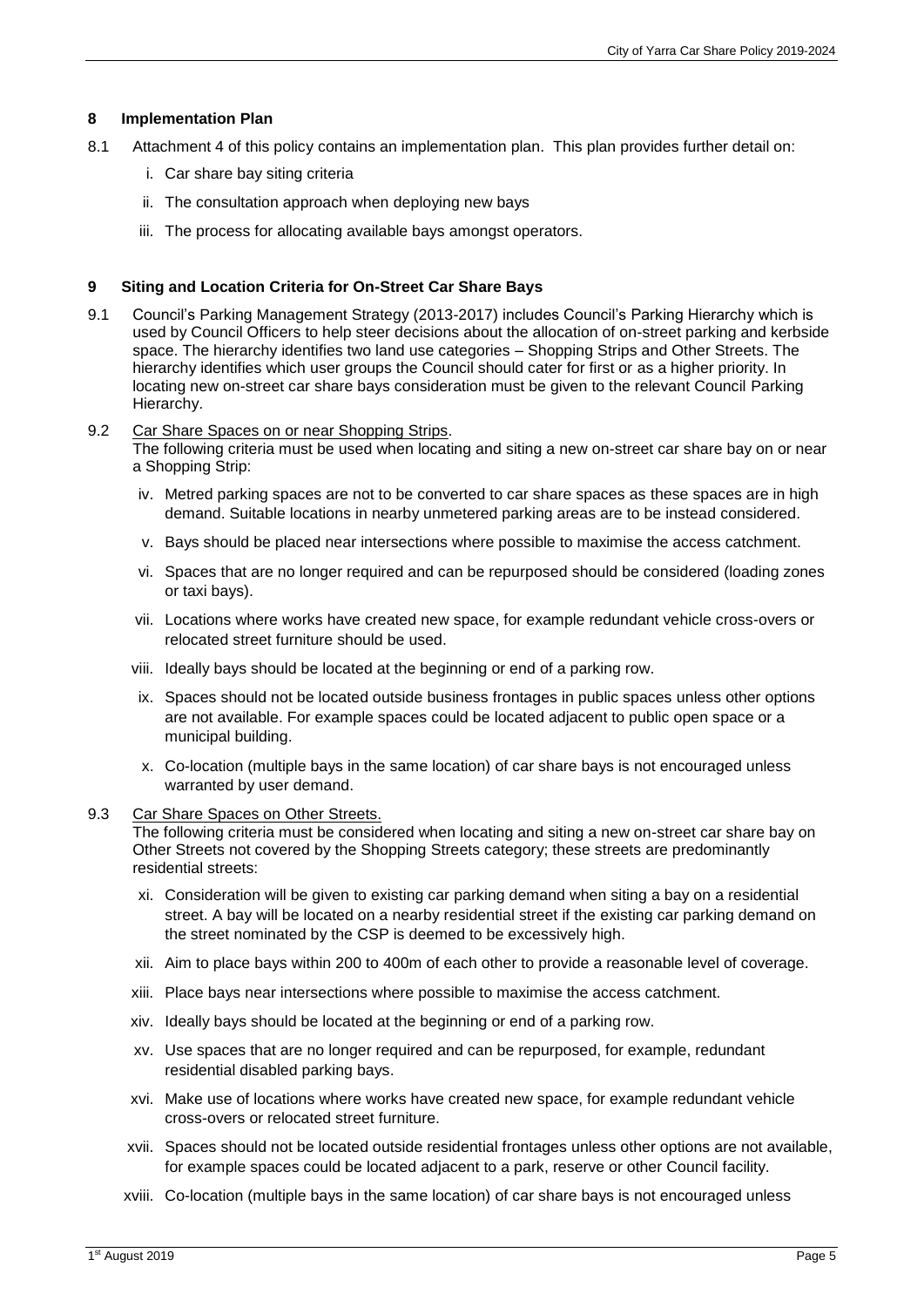warranted by user demand.

xix. Any bays provided for use by cars with electric wheelchair accessibility must be able to safely accommodate this need by having clearance around the car particularly to the rear.

#### **10 Supporting the Provision of Off-Street Car Share Vehicles**

- 10.1 Council supports the provision of car share vehicles within new large developments to:
	- Reduce the need for car parking and car ownership within a development and lessen the impact of this on the locality.
	- Complement the on-street network of car share spaces in the locality of the new development.
- 10.2 Within new large developments the provision of a car share scheme operated by a CSP is supported by Council along with a reduction in the number of parking spaces provided on-site.
- 10.3 Public access is required for all car share vehicles within each development. This necessitates careful design and placement of car share bays within developments to ensure easy access to the car share vehicle to allow for convenient use.

#### **11 Supporting Innovation and Inclusion**

- 11.1 Council supports the inclusion of Electric Vehicles within a CSP's fleet and where possible will work with CSP to facilitate the use of such vehicles.
- 11.2 Council is supportive of CSP who can demonstrate the provision of affordable access to car share for people on low incomes.
- 11.3 It is important that people with a disability who use a electric wheelchair have access to car share as a mobility choice. Council requires that as a minimum every 40<sup>th</sup> car share vehicle provided in Yarra from August 2019 by any single operator is electric wheelchair accessible and is capable of transporting a passenger in an electric wheelchair. The method for achieving this outcome is at the discretion of the car share operator.
- 11.4 It is anticipated that this approach will enable at least two electric wheelchair accessible bays to be provided in Yarra by 2024.
- 11.5 Council is not able to provide funding to the car share providers to provide electric wheelchair accessible cars. Notwithstanding this, costs and annual fee's associated with setting up a car share bay will be waived by Council for any bays containing an electric wheelchair accessible car.

### **12 Fees and Charges**

- 12.1 Council seeks cost neutrality in providing on-street car share bays, managing the implementation of the Policy, and monitoring performance and reporting. In determining appropriate fees and charges, Council takes into consideration the following factors:
	- The infrastructure costs of installing a new car share bay;
	- Administration and management costs;
	- Officer time dedicated to the expansion of the car share network;
	- Demand for on-street car share bays.
- 12.2 Fees and charges are subject to annual review.
- 12.3 The CSP must bear all costs associated with the installation of a new dedicated on-street car share bay which must include the supply and installation of a parking sensor, two generic car share parking signs and line marking of the bay as a minimum.

#### **13 Renewal**

- 13.1 On-street Car Share Space Permits expire after 24 months, at which point they are to be reviewed. The permit renewal fee is \$600 per bay (\$300 per year) to cover administration costs. These fees do not apply to bays containing an electric wheelchair accessible car.
- 13.2 CSPs with bays provided prior to the adoption of the Policy may continue to use existing bays for a maximum period of three (3) months after which they must apply for a permit to continue using the bay, and applicable fees and charges will apply.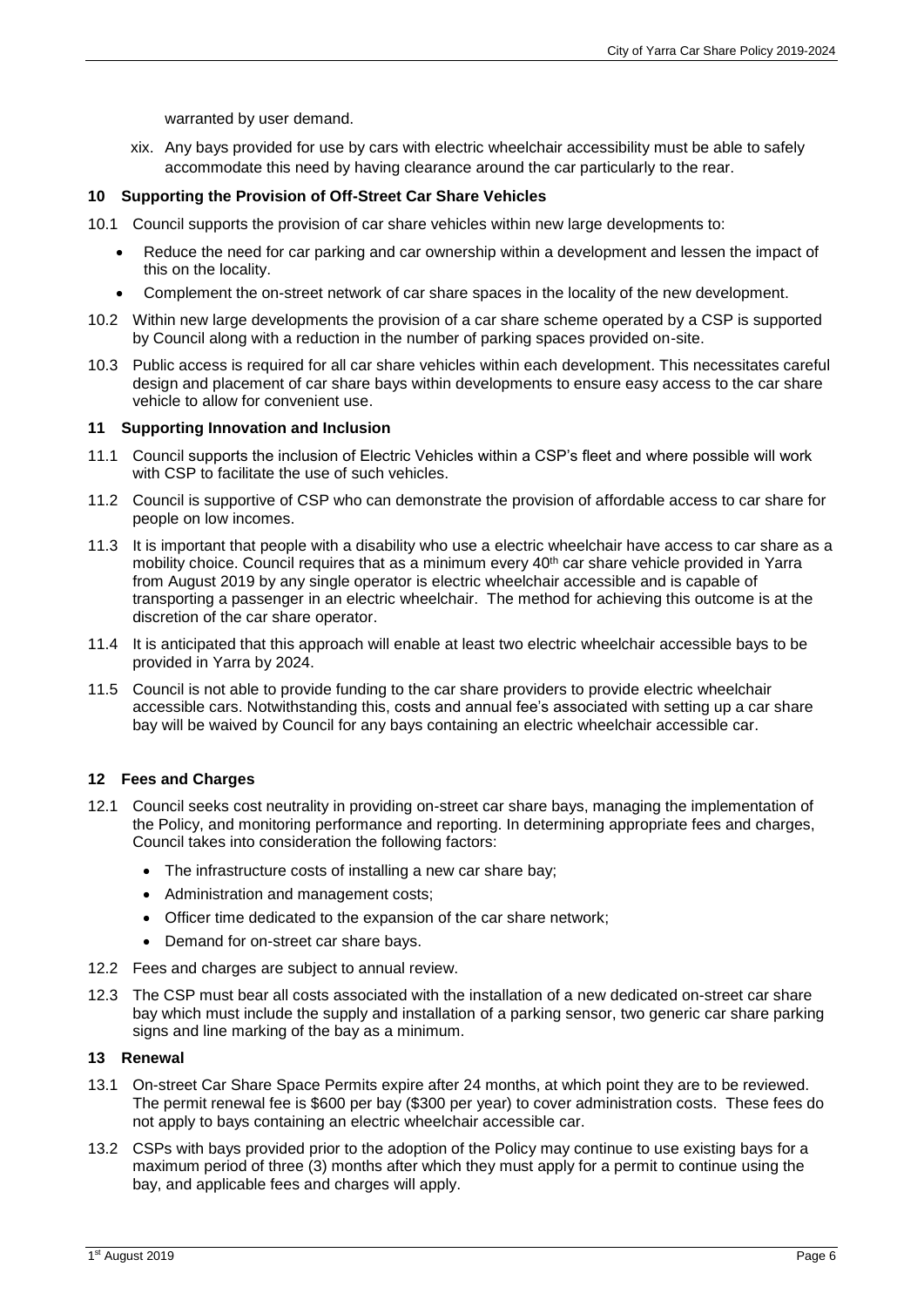- 13.3 Council requires that car share vehicles have a minimum utilisation rate of 5% per day averaged over one (1) month. In streets with a parking occupancy greater than 80%, the minimum utilisation rate to be eligible for permit renewal is 15%. Any electric wheelchair accessible cars are exempt from utilisation requirements.
- 13.4 The following will be considered during a car share bay permit review:
	- Eligibility requirements.
	- Records of complaints.
	- Land use and road network changes in the vicinity of the car share bay.

### **14 Cancellation**

- 14.1 In the case of non-compliance with any of the requirements set out in this Policy, sanctions may be imposed to remedy the breach and deter further non-compliance. Sanctions, if applied will be progressively escalated and may include:
	- Suspension of a CSP's right to use one or more dedicated on-street car share spaces.
	- Suspension of processing of requests for new spaces and/or requests for renewal of parking permits.
	- Rescission of all spaces provided to CSP's by Council.

## **15 Roles and Responsibilities**

- 15.1 CSP's are responsible for providing documents to become qualified, as outlined in **Attachment 1** and providing vehicles, membership, levels of service, regular and annual reports and maintaining vehicles as outlined in **Attachment 2.**
- 15.2 Developers and Body Corporates are responsible for meeting the requirements of the Planning Scheme, Planning Permits and ensuring the development continues to comply with the Planning Permit and Conditions relating to the car share bays within their developments. **Attachment 3** outlines Council's Location and Design Criteria for Car Share Vehicles within New Developments.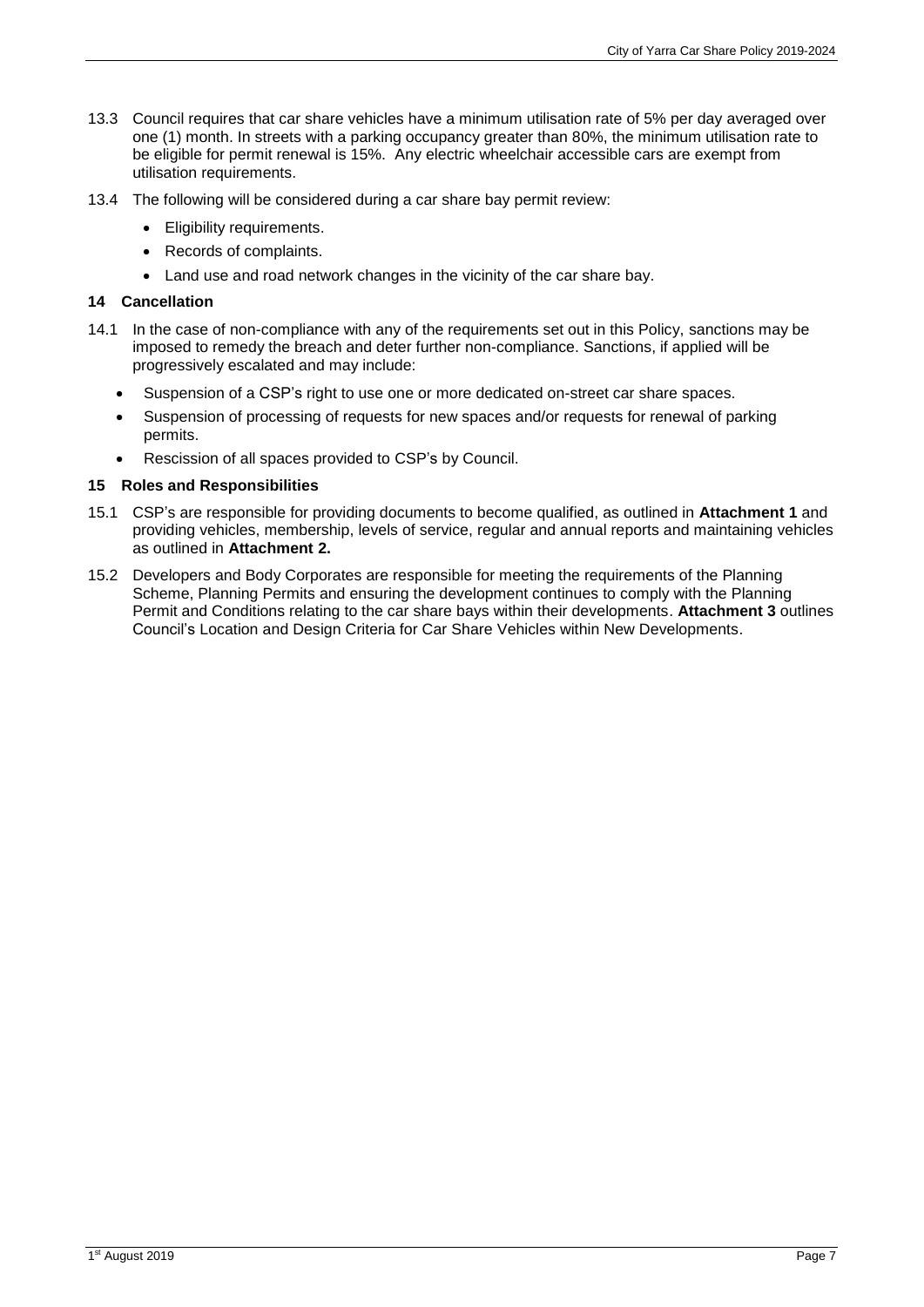## **Attchment 1**

## **1. Car Share Provider (CSP) Qualification Criteria**

Only CSPs that are considered suitable can apply for car share bays within the City Yarra. To determine whether a CSP is qualified they must demonstrate their compliance with the criteria detailed below.

## **1.1. Insurance:**

- The CSP must hold a current Public Liability Policy of Insurance for the sum of ten million dollars.
- The CSP must provide the Council with a certificate of currency in respect of the insurance/s referred to above.

## **1.2. Car Share Vehicle Requirements:**

- Providers must supply a range of vehicles based on an assessment of local needs, encompassing passenger vehicles, electric wheelchair capable vehicles, and vans and utility vehicles.
- 1.1.4. There is to be no third party advertising placed on car share vehicles unless by prior agreement for a specific purpose such as to offset the costs of electric wheelchair accessible vehicles. The CSP's branding must be readily distinguishable for enforcement purposes.
- 1.1.5. All passenger vehicles must have a minimum four star ANCAP safety rating. Average emissions for passenger vehicle fleets of 175 grams of carbon dioxide equivalent emissions per kilometer in 2019, reducing by 5 grams per kilometer annually until 2021."
- 1.1.6. In the case of vans or utility vehicles, the operator must demonstrate that the vehicle is a high environmental performer for its class.
- 1.1.7. The vehicle must not be a caravan, box trailer and must not exceed 4.5 tonnes gross weight.

## **1.3. Car Share Membership Requirements:**

- 1.1.8. There are to be no restrictions to membership based on the age of car share members.
- As defined in VicRoads' Traffic Management Note No. 28<sup>2</sup>:
	- A car share vehicle is for the exclusive use of car share members.
	- A member of a car share scheme is a person who has fulfilled membership requirements with a CSP.
- 1.1.10. Vehicles are available to car share members only. There are to be no casual memberships made available as is the case with hire car companies.

## **1.4. Minimum Level of Service:**

- 1.1.11. Car share vehicles will be available for a minimum booking period of one hour.
- 1.1.12. CSPs must ensure that no on-street space remains empty for a period greater than four consecutive days, unless by prior written agreement.
- 1.1.13. A CSP must ensure vehicles can be booked via both an internet and/or telephone booking service available 24 hours a day, seven days a week and must provide a customer support service during business hours seven days a week.
- 1.1.14. The CSP must be capable of demonstrating they comply with the obligations set out in Attachment 2 of this policy.

1

<sup>2</sup> VicRoads Traffic Management Note No. 28 – Guidelines for the Implementation of Car-Share Parking, November 2009.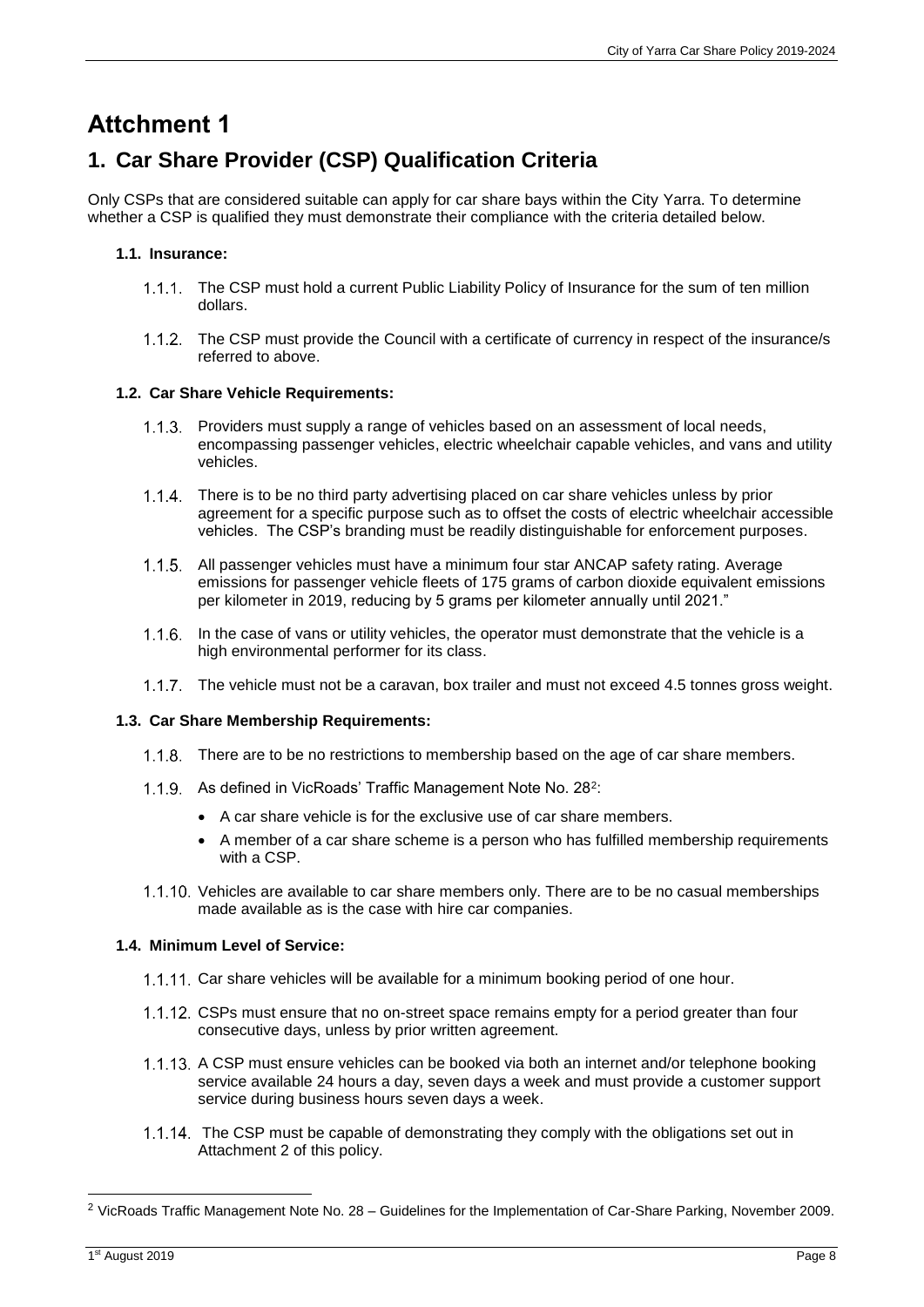# **Attchment 2**

## **2. Obligations of Car Share Providers (CSP)**

## **2.1. Promotion:**

Each CSP is solely responsible for the promotion of their service to prospective and existing members. Council will continue to promote the concept of car sharing as a travel choice that complements walking, cycling and public transport travel and an alternative to a privately owned vehicle through its sustainable transport communications.

## **2.2. Reporting:**

- 2.2.1. Council requires CSPs to collect usage information on their individual car share vehicles and bay locations as well as general membership characteristics for reporting purposes.
- CSPs will agree to report annually (in an accessible Excel spreadsheet) on the following characteristics for each on-street and off-street vehicle by suburb:
	- i.Total number of hours booked per month.
	- ii. Total number of trips per month.
	- iii.Utilisation rate per month (number of hours the vehicle is booked per month/time vehicle is available per month).
	- iv.Total distance travelled per month.
	- v.Average trip distance per month.
	- vi.Number of trips over 50km per month.
	- vii.Number of trips undertaken on weekdays per month.
	- viii.Number of trips undertaken on weekends per month.
	- ix.Average emissions of passenger vehicle fleet.
	- x.Membership numbers per month.
	- xi.Percentage growth in membership by month.
	- xii.Breakdown of members by private or corporate membership by month.

xiii.Geographical location of members within the City of Yarra.

- 2.2.3. In addition to submitting annual reports, CSPs will agree Council can request a report at any time on the usage characteristics of any bay if required.
- CSPs will agree to conduct an annual survey of Yarra members' travel habits and car ownership levels with the results to be provided to Council.

## **2.3. Maintaining Car Share Location:**

- 2.3.1. The CSP must supply a vehicle to the approved bay within two working days of installation.
- 2.3.2. Council's Compliance and Parking Team is responsible for maintaining signage and line marking of the car share bay, however the CSP must ensure that:
	- i.Minor maintenance and cleaning of car share vehicles is permitted to occur on-street provided no refuse disposed onto the street.
	- ii.No existing or approved structures, fixtures or fittings shall be altered or added to without written approval from Council.
	- iii.Any additional approved fixtures, such as information panels, are kept in good condition and the information they contain is kept up to date by the CSP.

### **2.4. Parking Car Share Vehicles in Areas with no Parking Restrictions:**

2.4.1. Demand for on-street parking in the City of Yarra is high. CSPs must not locate car share vehicles in areas with no parking restrictions, all car share vehicles must be located in a dedicated (sign-posted and marked) car share parking bay.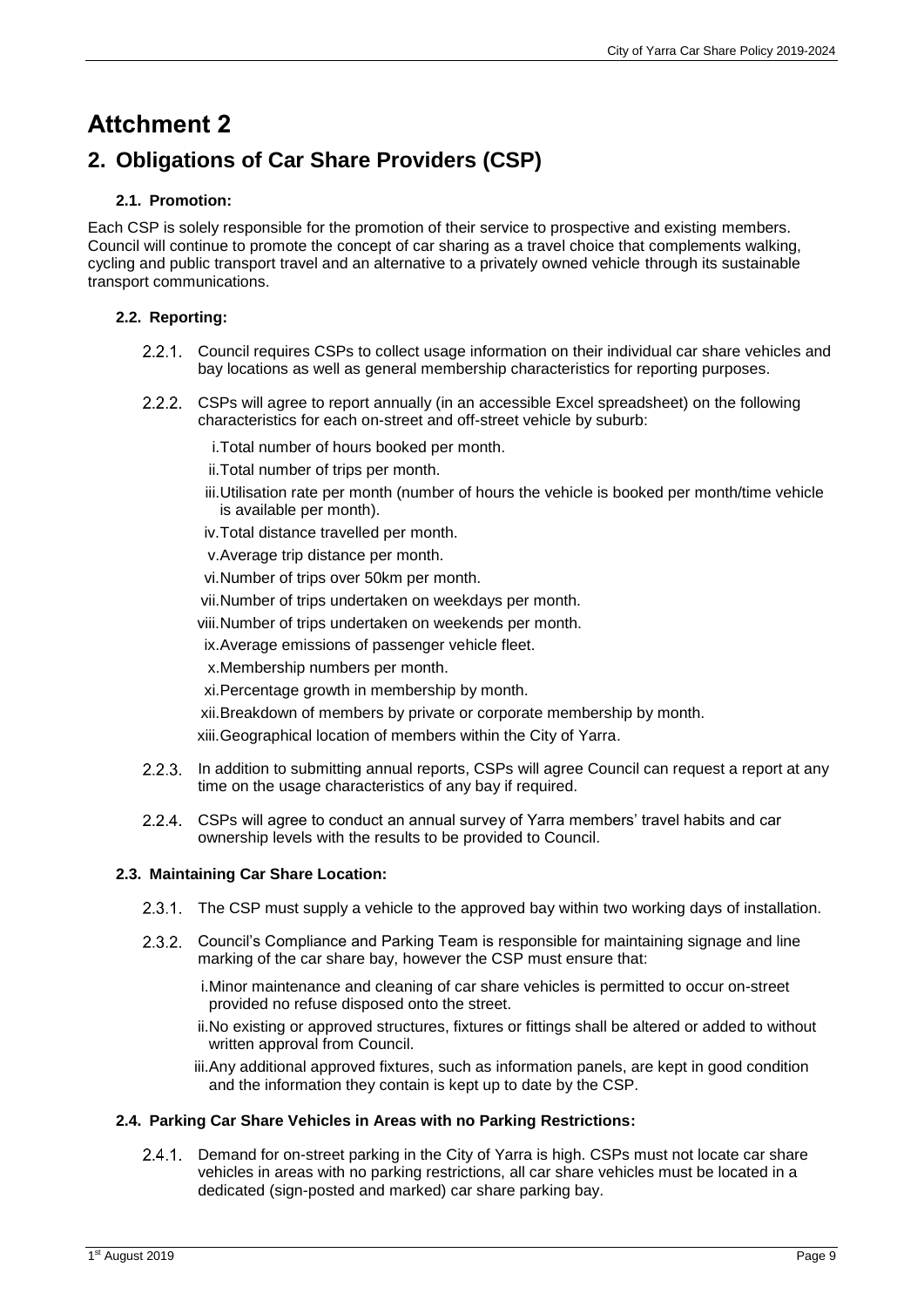#### **2.5. Enforcement Procedure:**

2.5.1. Demand for on-street parking in the City of Yarra is high. Car Share Providers need to adhere to the following procedure should they find a car share bay to be illegally occupied by a non-car share vehicle:

#### Step 1: CSP Notification of an Illegally Parked Vehicle

- Members must immediately inform the CSP if a non-car share vehicle is parked in the car share bay and provide them with the offending vehicle's registration details.
- Members should then park the car share vehicle legally. As close as possible to its designated bay observing clearways, disability access parking bays, and permit and timed restrictions, and inform the CSP of its whereabouts.

#### Step 2: Council Notification of an Illegally Parked Vehicle

 The CSP is to notify Council's Parking Enforcement team, via the Customer Service Centre's general contact number within 1 hour of being notified, and provide them with the location of the offending vehicle and its registration details as well as the location of where the car share vehicle was parked. The CSP must advise the member to park the vehicle within the City of Yarra.

#### Step 3: Infringement of Illegally Parked Vehicle

- Parking Enforcement will respond to requests to infringe illegally parked vehicles subject to standard operating procedures.
- The CSP will be liable for payment of infringement notices associated with illegally parked car share vehicles.

#### Step 4: Returning the Car Share Vehicle to the Car Share Bay The CSP must ensure that the car share vehicle is returned to the car share bay.

### **2.6. Allowing Access to Car Share Bays:**

2.6.1. The CSP will grant Council access to the bay for necessary activities such as line marking, road works, festivals or events. Council will aim to provide advanced notice to the CSP in these situations.

### **2.7. Failure to Meet Obligations:**

2.7.1. Council can suspend the CSP's right to use one or more of the allocated car share spaces if they fail to meet any of the obligations listed above and can choose to reallocate bays to another CSP.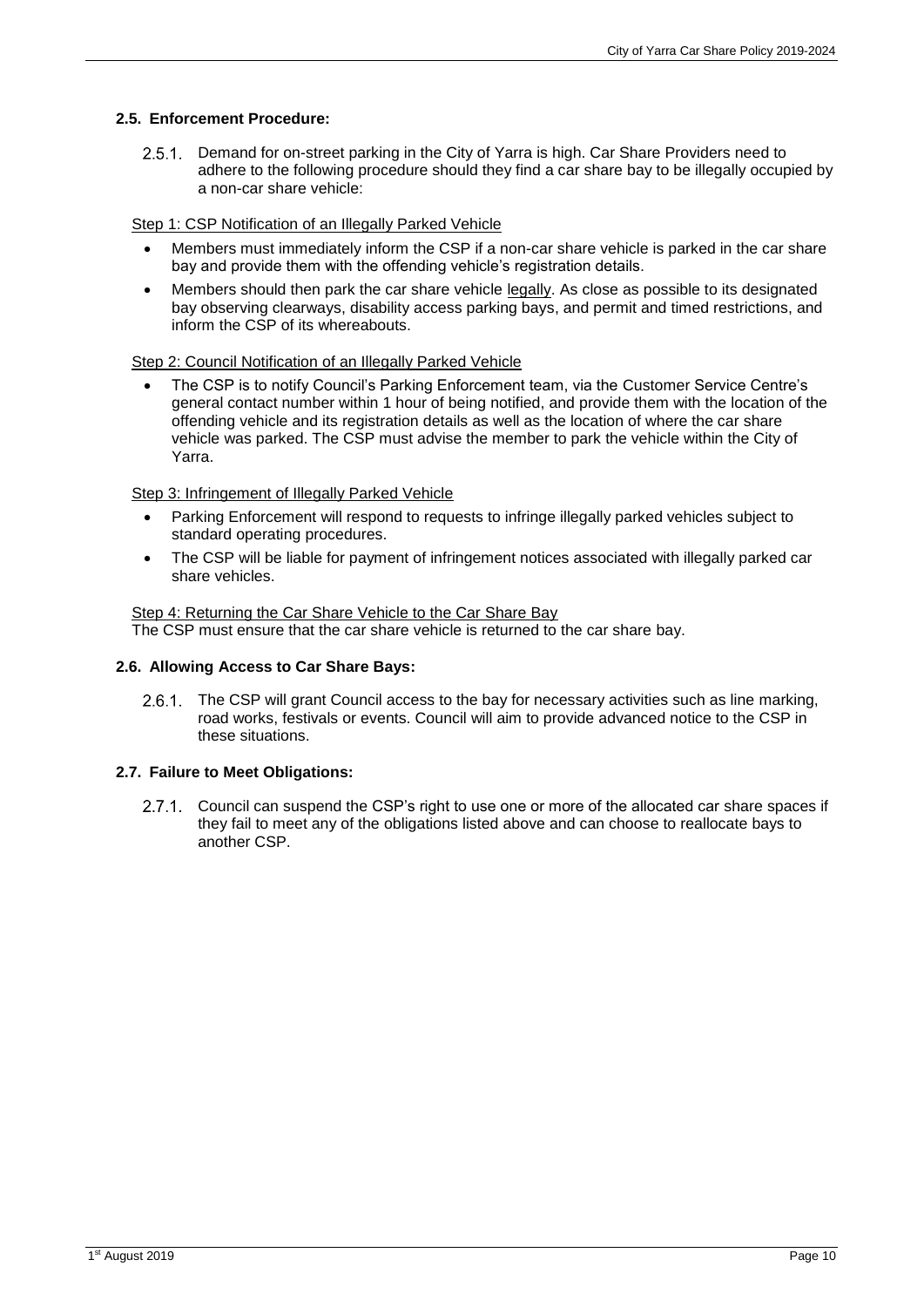# **Attchment 3**

## **3. Location and Design Criteria for Car Share Vehicles within New Developments**

## **3.1. Location and Design Criteria Guidelines:**

- 3.1.1. The below criteria provide guidance to the location and design of car share bays within new developments:
- The car share space must be accessible 24 hours a day, seven days a week by any member of the car share provider, and by employees or contractors of the car share operator in order to clean, detail or service the car.
- A highly visible location from the street:
	- $\circ$  for buildings with car parks in the front setback, in the front set back of the site adjacent to visitor car spaces.
	- $\circ$  for buildings with car parks at the rear, at the rear of the site adjacent to visitor car spaces or loading facilities.
- Ideally in front of boom gates.
- In the first level of a multi-storey car park (be it ground level, the first level up or first level down).
- In a separate location to where other, assigned / subdivided car spaces are provided.
- Where security arrangements are not required or are simple to follow (and where customers can use the same mechanism that they use to get into the vehicle).
- In a well-lit part of the site.
- A short distance from an entry point, lift or staircase.
- In a standard car space where manoeuvring in and out of the space is limited to no more than three movements.
- On common property managed by the Owners' Corporation.
- Minimum height clearance of 2.2 m to allow a cleaning van to enter, manoeuver and exit.
- Mobile data and GPS reception.
- Markings for exclusive use of the car share vehicle.
- The establishment and operation of a car share space must occur soon after completion and before 20% occupation of the development.